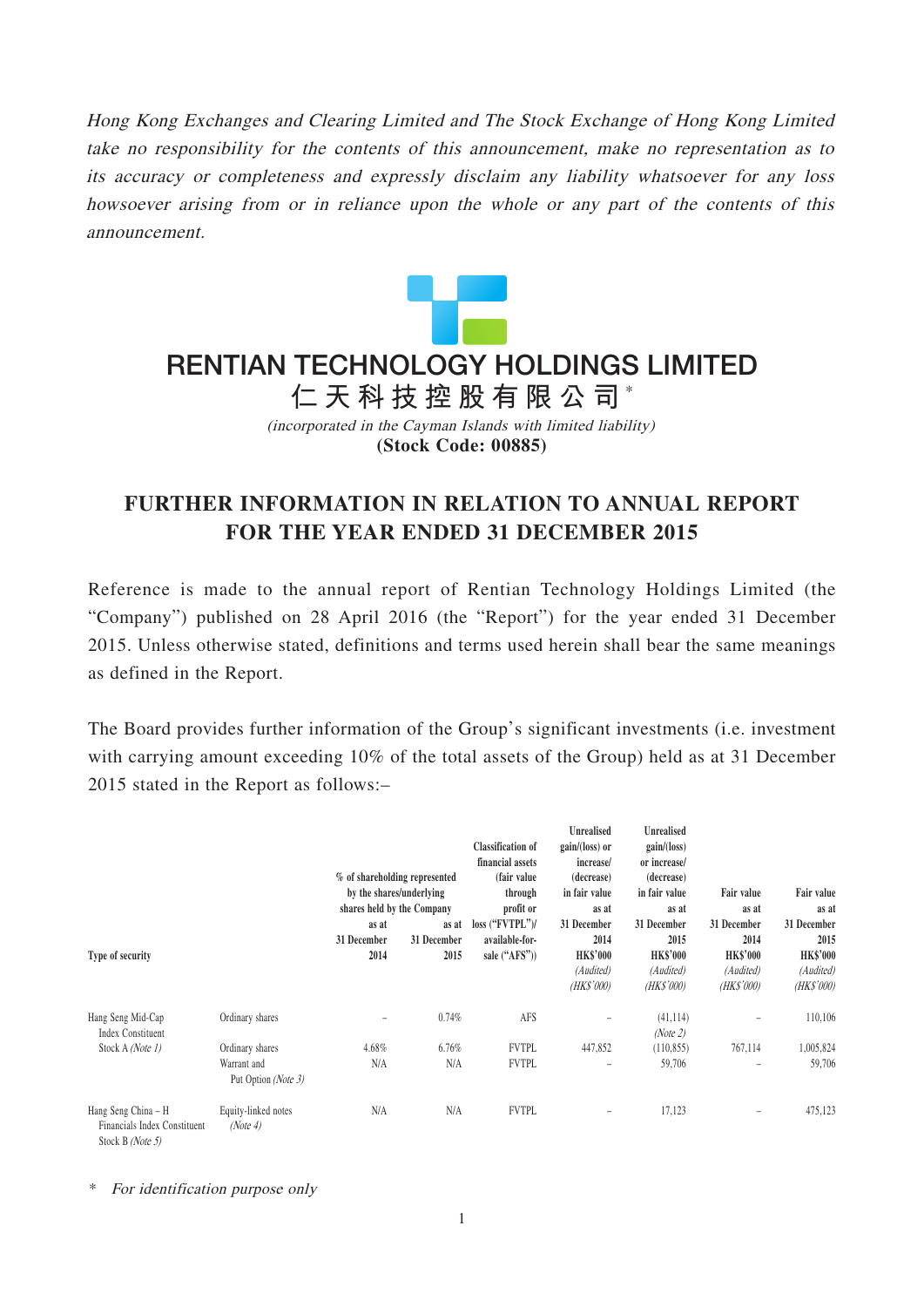## Notes:

- 1. The Hang Seng Mid-Cap Index Constituent Stock A is Carnival Group International Holdings Limited (stock code: 996) ("Carnival"). Information published by Carnival regarding its performance and prospects can be found at the HKeXNews website. Based on published research reports, a strong management team has been assembled by Carnival and it aims (i) to be the first large scale integrated tourism project in China; (ii) to promote the "Carnival" brand to the Asia; and (iii) to promote the "Carnival" brand to the world through their business model. Based on published research reports, Carnival's project in Qingdao is expected to benefit from the rapid growth of the China's tourism market, however, (i) Carnival faces tough competition from the number of commercial mall operations in the Qingdao area may affect Carnival's ability to reach its forecast visits; and (ii) it is in the early stage to build out integrated tourism project across China, and a wide variety of outcomes are possible.
- 2. The decrease in fair value was recognized in the AFS financial assets revaluation reserve.
- 3. 150,000,000 shares are subject to a forward arrangement whereby the Group is required to sell such shares to an independent third party at a strike price of HK\$1.4 per share on 30 December 2016. The Warrant gives the right to an independent third party to purchase Carnival shares at any time from 30 December 2016 to 30 June 2017 and the Put Option gives the Group the right to require that independent third party to purchase Carnival shares during the 30 December 2016 to 30 December 2017. For details, please refer to note 18(c) to the consolidated financial statements of the Group set out in the Report.
- 4. The equity-linked notes are redeemable at the discretion of the Group from time to time after May 2016 based on the net proceeds to be obtained from the disposal of the underlying shares at the time of redemption. For details, please refer to note 18(b) to the consolidated financial statements of the Group set out in the Report.
- 5. The Hang Seng China H Financials Index Constituent Stock B, which cannot be identified due to confidentiality obligations, was listed on the Main Board of The Stock Exchange of Hong Kong Limited ("Stock Exchange") in 2015. Based on published research reports, the bank is considered a fast-growing bank with improving retail franchise, relatively prudent risk management and flexible loan mix. The bank had stated that it will proactively gather momentum on traditional businesses of wholesale, retail and asset management as well as on innovative businesses of "Internet +" and "Commercial Bank +", strengthen its risk management and control and seek to achieve steady growth of its market value. Based on published research reports, the Chinese banking sector may face a more challenging operating environment in achieving significant growth against potential asset quality deterioration due to macroeconomic downward pressures, less certain domestic liquidity conditions and increasing competition in conjunction with continued interest rate liberalisation.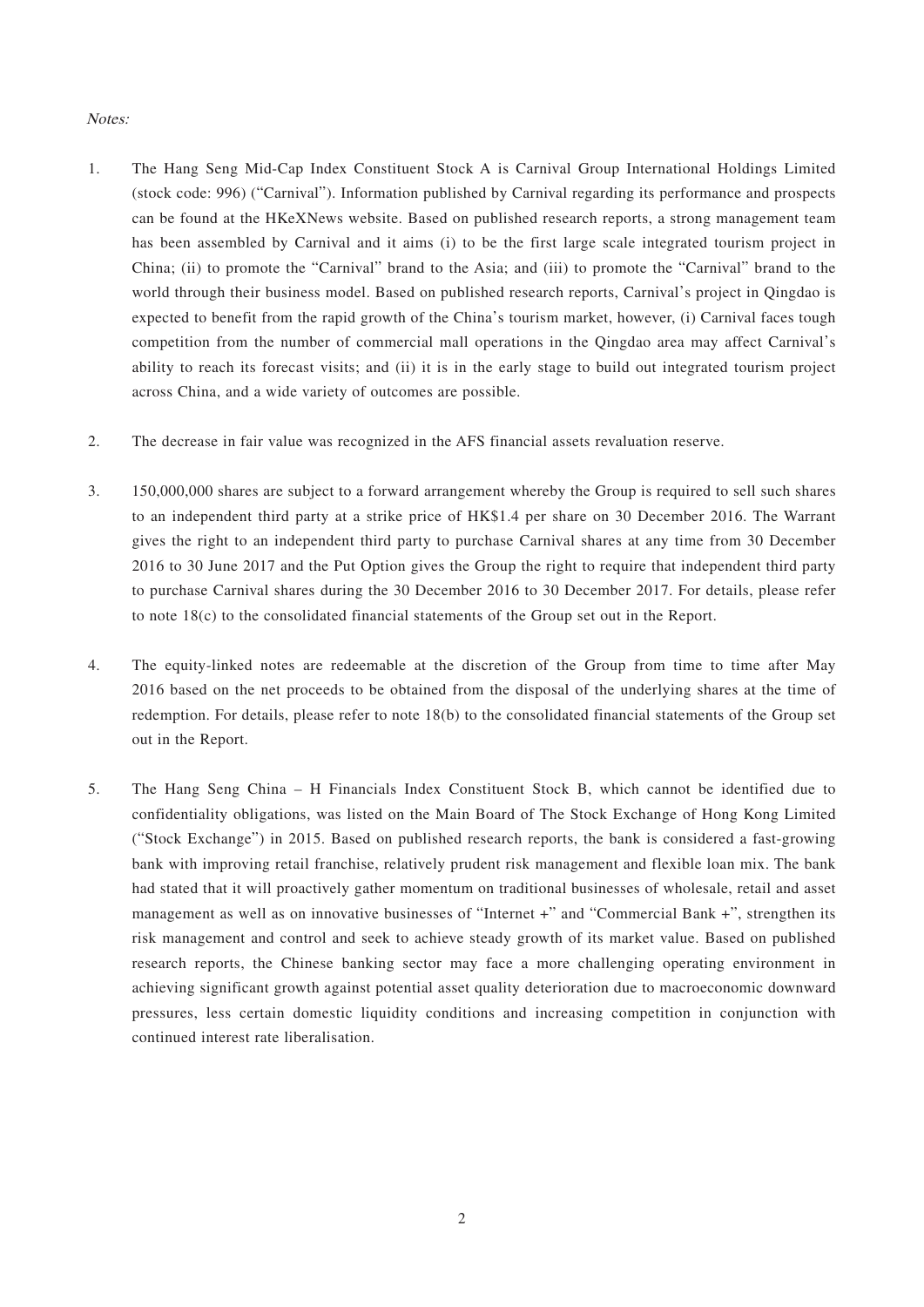During the year ended 31 December 2015, the Group recorded realised gains of approximately HK\$91.09 million from securities investment.

In order to afford flexibility in realising the Group's investments to fund the development of the Group's internet-of-things (IoT) business as and when the need arises, the Group is adopting a short term investment strategy for its securities operations. The Group intends to continue to focus more on, and raise its exposure to indices constituent stocks (including without limitation, MSCI, Hang Seng Index, Hang Seng Composite LargeCap & MidCap Index, Hang Seng Composite MidCap & SmallCap Index and Hang Seng China H-Financials Index) that have solid growth potential, as it has done with its investments shown above. When making investment decisions, in addition to fundamental factors such as business model, profitability, liquidity, leverage and earnings growth, the Group will also have regard to the long-term growth potential of their respective sectors of the specific equities.

The market price of the stocks from time to time comprised or underlying securities held in the Group's investment portfolio and the prices at which the Group invests and divests such securities are the principal factors that affect the performance of the Group's securities business segment. Accordingly, it is not practical nor appropriate to comment with any certainty the prospects of each of the Group's investment.

The equity market has been volatile so far in 2016, with the Hang Sang Index (HSI) and the Hang Seng China Enterprises Index (HSCEI) down approximately 3% and approximately 8% respectively as at the date of this announcement when compared to the beginning of the year and having dropped approximately 16% and approximately 22% respectively at one point during this period, due to poor sentiment and worse-than-expected macro data in China. The Company expects that the performance of the Group's investment portfolio (including the significant investments described above) to be affected by the following external factors: (i) market risk arising from fluctuations in global stock markets and changes in the global economy; and (ii) policy risks in China that may materially and adversely affect the outlook for companies in its portfolio. In addition, the market price of each stock will also be affected by the financial performance and development plans of the relevant company, as well as the outlook of the industry in which such company operates. The future performance of the Group's warrant and put option and the equity-linked note would depend the market price of the underlying shares at the time of exercise or (as the case may be) redemption.